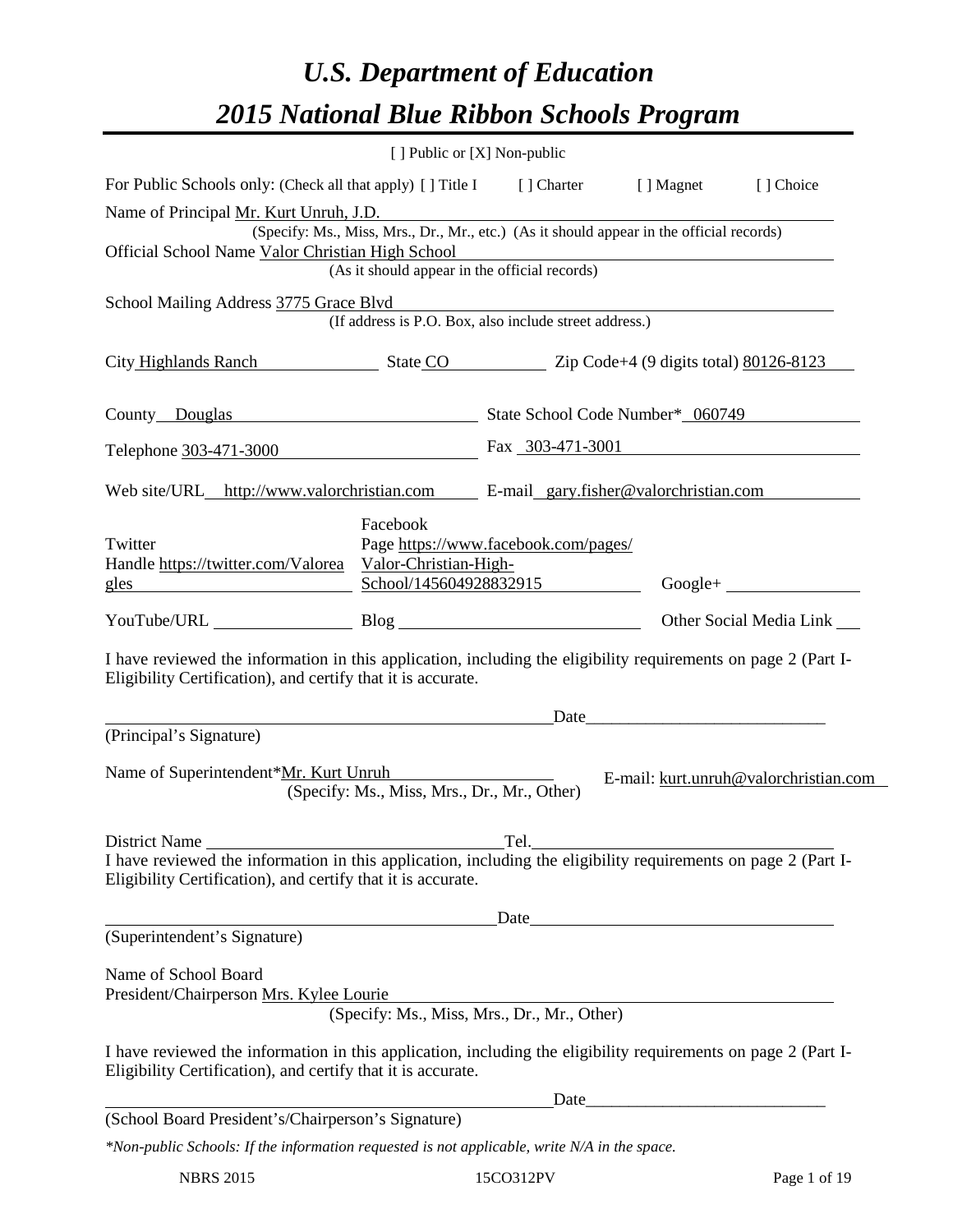#### **Include this page in the school's application as page 2.**

The signatures on the first page of this application (cover page) certify that each of the statements below concerning the school's eligibility and compliance with U.S. Department of Education, Office for Civil Rights (OCR) requirements is true and correct.

- 1. The school configuration includes one or more of grades K-12. (Schools on the same campus with one principal, even a K-12 school, must apply as an entire school.)
- 2. The school has made its Annual Measurable Objectives (AMOs) or Adequate Yearly Progress (AYP) each year for the past two years and has not been identified by the state as "persistently dangerous" within the last two years.
- 3. To meet final eligibility, a public school must meet the state's AMOs or AYP requirements in the 2014-2015 school year and be certified by the state representative. Any status appeals must be resolved at least two weeks before the awards ceremony for the school to receive the award.
- 4. If the school includes grades 7 or higher, the school must have foreign language as a part of its curriculum.
- 5. The school has been in existence for five full years, that is, from at least September 2008 and each tested grade must have been part of the school for the past three years.
- 6. The nominated school has not received the National Blue Ribbon Schools award in the past five years: 2009, 2010, 2011, 2012, or 2013.
- 7. The nominated school has no history of testing irregularities, nor have charges of irregularities been brought against the school at the time of nomination. The U.S. Department of Education reserves the right to disqualify a school's application and/or rescind a school's award if irregularities are later discovered and proven by the state.
- 8. The nominated school or district is not refusing Office of Civil Rights (OCR) access to information necessary to investigate a civil rights complaint or to conduct a district-wide compliance review.
- 9. The OCR has not issued a violation letter of findings to the school district concluding that the nominated school or the district as a whole has violated one or more of the civil rights statutes. A violation letter of findings will not be considered outstanding if OCR has accepted a corrective action plan from the district to remedy the violation.
- 10. The U.S. Department of Justice does not have a pending suit alleging that the nominated school or the school district as a whole has violated one or more of the civil rights statutes or the Constitution's equal protection clause.
- 11. There are no findings of violations of the Individuals with Disabilities Education Act in a U.S. Department of Education monitoring report that apply to the school or school district in question; or if there are such findings, the state or district has corrected, or agreed to correct, the findings.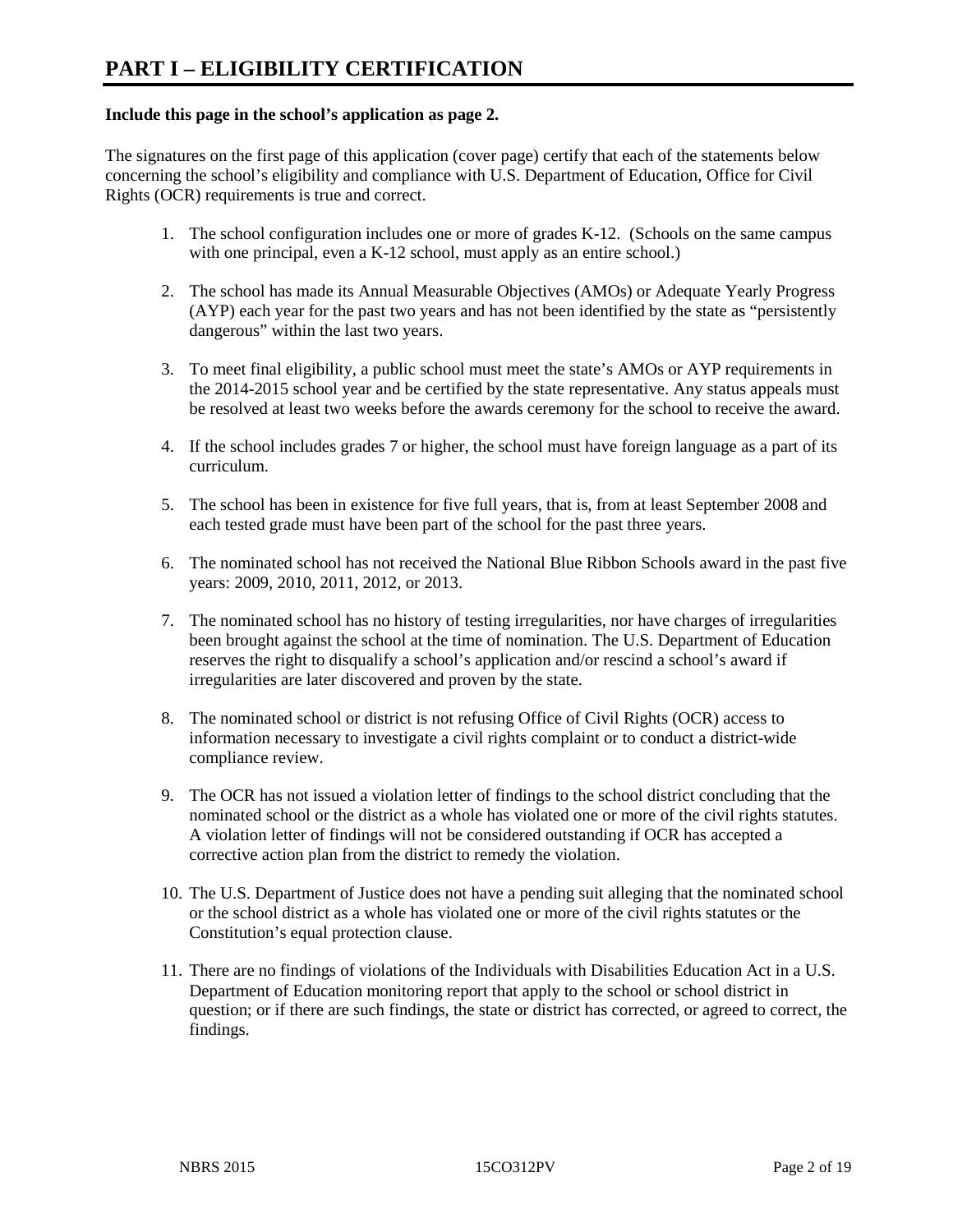## **PART II - DEMOGRAPHIC DATA**

#### **All data are the most recent year available.**

**DISTRICT** (Question 1 is not applicable to non-public schools)

| -1. | Number of schools in the district<br>(per district designation): | $\underline{0}$ Elementary schools (includes K-8)<br>0 Middle/Junior high schools<br>0 High schools |
|-----|------------------------------------------------------------------|-----------------------------------------------------------------------------------------------------|
|     |                                                                  |                                                                                                     |
|     |                                                                  | $0 K-12$ schools                                                                                    |

0 TOTAL

**SCHOOL** (To be completed by all schools)

- 2. Category that best describes the area where the school is located:
	- [ ] Urban or large central city
	- [ ] Suburban with characteristics typical of an urban area
	- [X] Suburban
	- [ ] Small city or town in a rural area
	- [ ] Rural
- 3. 3 Number of years the principal has been in her/his position at this school.
- 4. Number of students as of October 1 enrolled at each grade level or its equivalent in applying school:

| Grade                           | # of         | # of Females | <b>Grade Total</b> |
|---------------------------------|--------------|--------------|--------------------|
|                                 | <b>Males</b> |              |                    |
| <b>PreK</b>                     | 0            | 0            | 0                  |
| K                               | 0            | 0            | 0                  |
| $\mathbf{1}$                    | 0            | 0            | 0                  |
| $\mathbf{2}$                    | 0            | $\Omega$     | 0                  |
| 3                               | 0            | 0            | 0                  |
| 4                               | 0            | 0            | $\theta$           |
| 5                               | 0            | $\Omega$     | 0                  |
| 6                               | 0            | 0            | $\theta$           |
| 7                               | 0            | 0            | $\theta$           |
| 8                               | 0            | 0            | 0                  |
| 9                               | 138          | 113          | 251                |
| 10                              | 111          | 98           | 209                |
| 11                              | 103          | 92           | 195                |
| 12                              | 110          | 112          | 222                |
| <b>Total</b><br><b>Students</b> | 462          | 415          | 877                |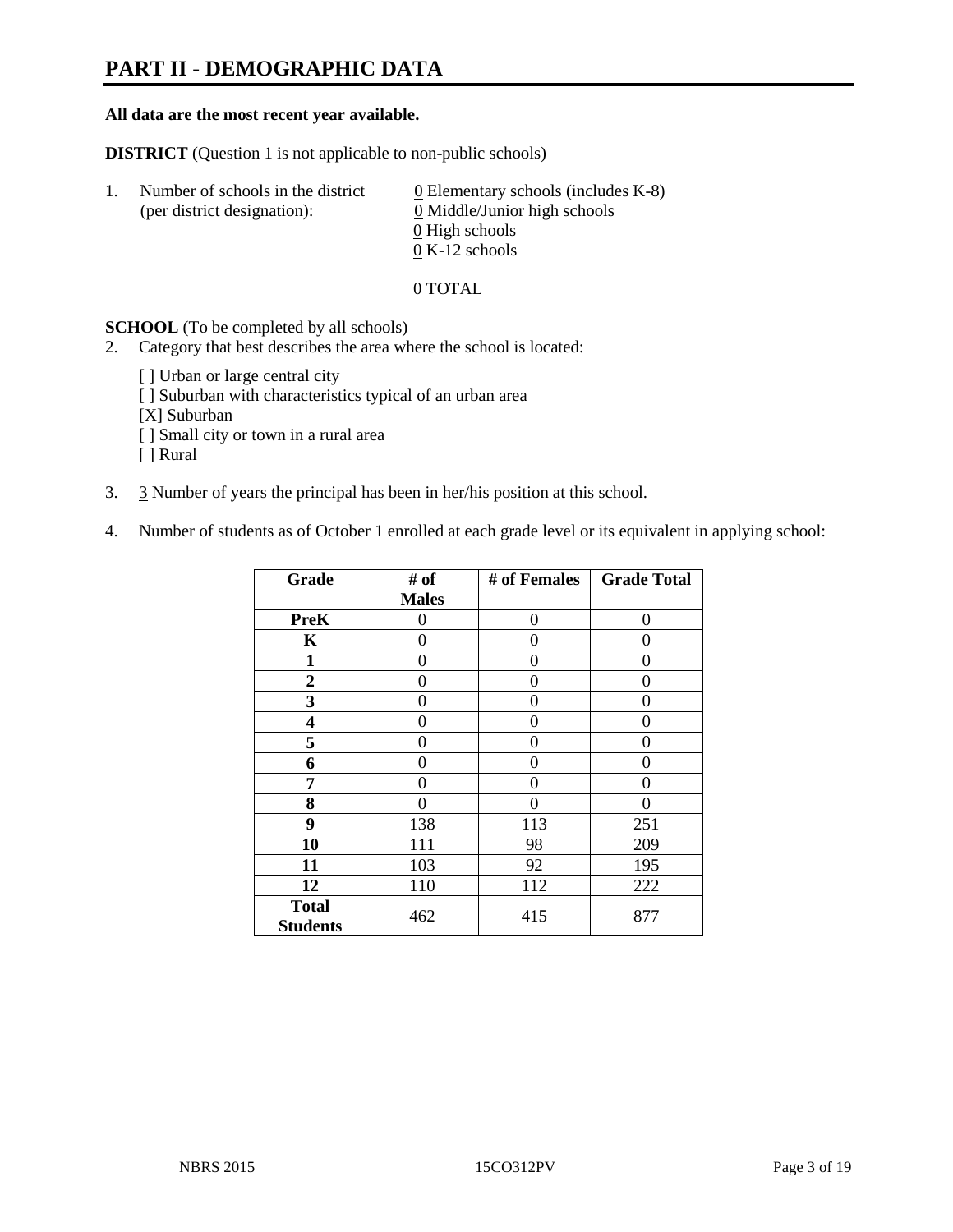the school: 3 % Asian

5. Racial/ethnic composition of  $1\%$  American Indian or Alaska Native

3 % Black or African American

6 % Hispanic or Latino

1 % Native Hawaiian or Other Pacific Islander

- 83 % White
- 3 % Two or more races
	- **100 % Total**

(Only these seven standard categories should be used to report the racial/ethnic composition of your school. The Final Guidance on Maintaining, Collecting, and Reporting Racial and Ethnic Data to the U.S. Department of Education published in the October 19, 2007 *Federal Register* provides definitions for each of the seven categories.)

6. Student turnover, or mobility rate, during the 2013 - 2014 year: 2%

This rate should be calculated using the grid below. The answer to (6) is the mobility rate.

| <b>Steps For Determining Mobility Rate</b>         | Answer |
|----------------------------------------------------|--------|
| $(1)$ Number of students who transferred to        |        |
| the school after October 1, 2013 until the         | 2      |
| end of the school year                             |        |
| (2) Number of students who transferred             |        |
| <i>from</i> the school after October 1, 2013 until | 14     |
| the end of the 2013-2014 school year               |        |
| (3) Total of all transferred students [sum of      | 16     |
| rows $(1)$ and $(2)$ ]                             |        |
| (4) Total number of students in the school as      | 854    |
| of October 1                                       |        |
| $(5)$ Total transferred students in row $(3)$      | 0.019  |
| divided by total students in row (4)               |        |
| $(6)$ Amount in row $(5)$ multiplied by 100        | 2      |

### 7. English Language Learners (ELL) in the school:  $0\%$

Number of non-English languages represented: 0 Specify non-English languages:

0 Total number ELL

8. Students eligible for free/reduced-priced meals:  $0\%$ 

Total number students who qualify:  $\frac{4}{9}$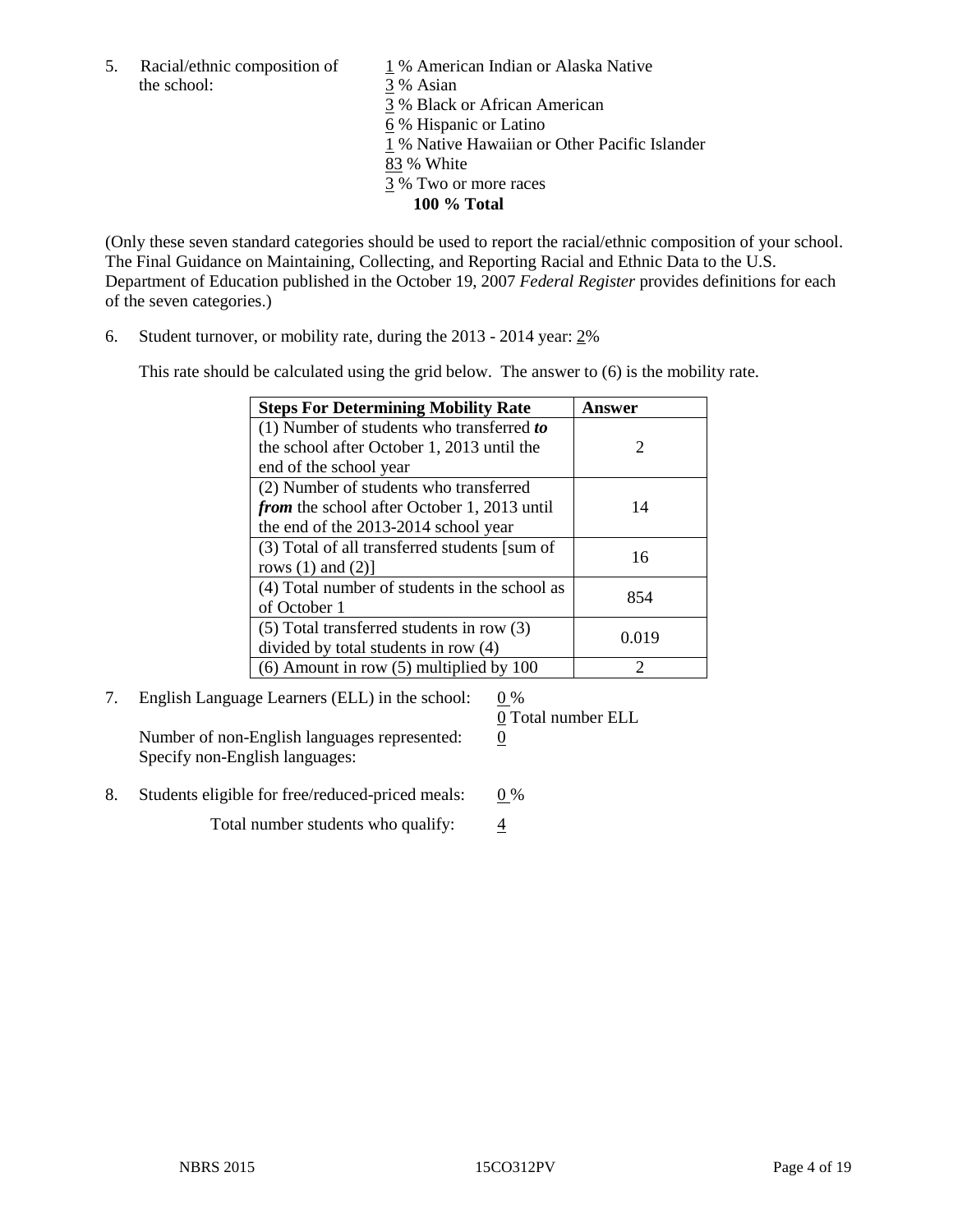50 Total number of students served

Indicate below the number of students with disabilities according to conditions designated in the Individuals with Disabilities Education Act. Do not add additional categories.

| 0 Autism                           | $\underline{0}$ Orthopedic Impairment         |
|------------------------------------|-----------------------------------------------|
| 0 Deafness                         | 2 Other Health Impaired                       |
| 0 Deaf-Blindness                   | 41 Specific Learning Disability               |
| 0 Emotional Disturbance            | $\underline{0}$ Speech or Language Impairment |
| $\underline{0}$ Hearing Impairment | 1 Traumatic Brain Injury                      |
| 0 Mental Retardation               | 0 Visual Impairment Including Blindness       |
| 0 Multiple Disabilities            | 0 Developmentally Delayed                     |
|                                    |                                               |

10. Use Full-Time Equivalents (FTEs), rounded to nearest whole numeral, to indicate the number of personnel in each of the categories below:

|                                       | <b>Number of Staff</b> |
|---------------------------------------|------------------------|
| Administrators                        | 15                     |
| Classroom teachers                    | 71                     |
| Resource teachers/specialists         |                        |
| e.g., reading, math, science, special | 10                     |
| education, enrichment, technology,    |                        |
| art, music, physical education, etc.  |                        |
| Paraprofessionals                     |                        |
| Student support personnel             |                        |
| e.g., guidance counselors, behavior   |                        |
| interventionists, mental/physical     |                        |
| health service providers,             | 53                     |
| psychologists, family engagement      |                        |
| liaisons, career/college attainment   |                        |
| coaches, etc.                         |                        |
|                                       |                        |

11. Average student-classroom teacher ratio, that is, the number of students in the school divided by the FTE of classroom teachers, e.g.,  $22:1$  12:1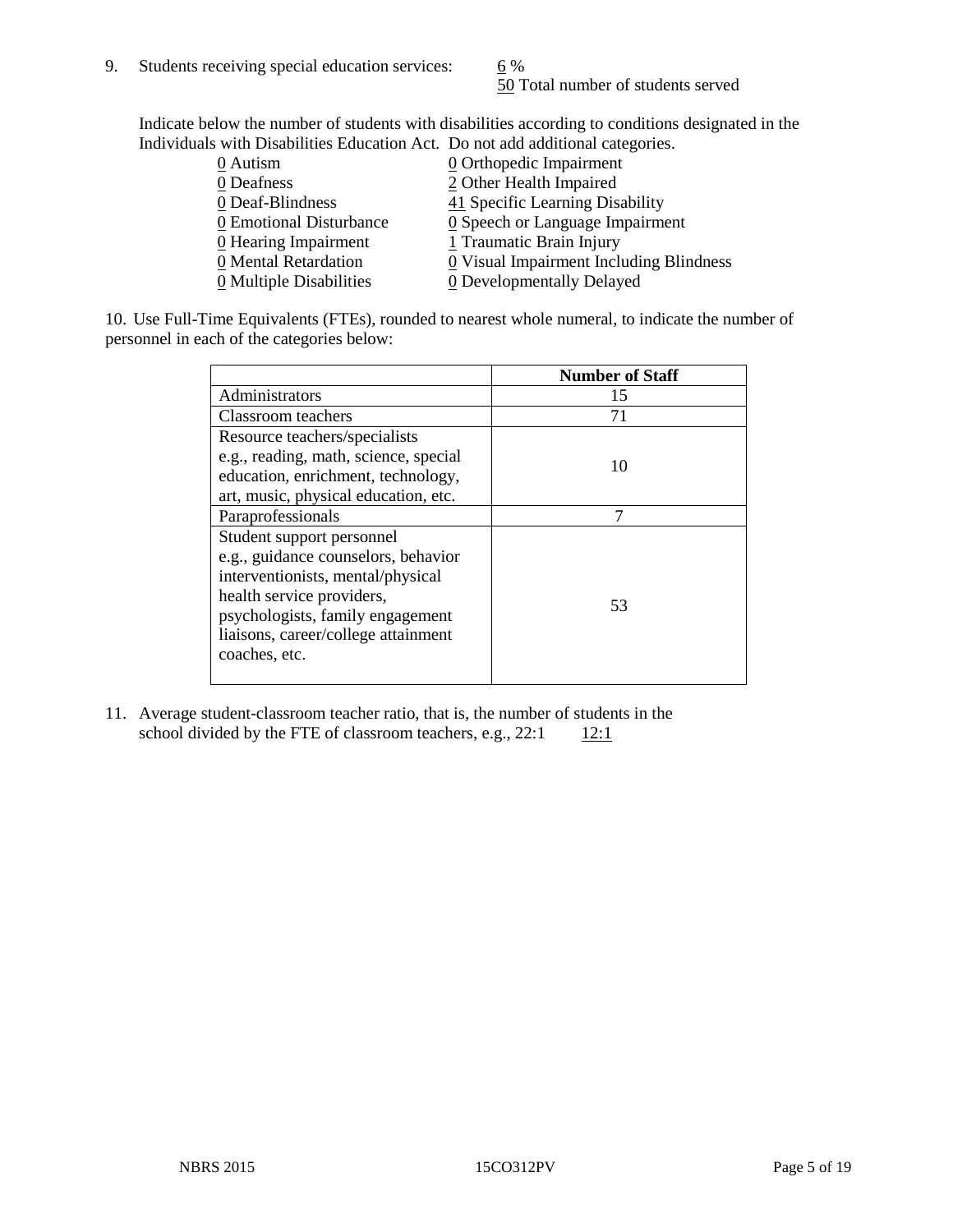12. Show daily student attendance rates. Only high schools need to supply yearly graduation rates.

| <b>Required Information</b> | 2013-2014 | 2012-2013 1 | 2011-2012 | 2010-2011 | 2009-2010 |
|-----------------------------|-----------|-------------|-----------|-----------|-----------|
| Daily student attendance    | 93%       | 94%         | 95%       | 96%       | 97%       |
| High school graduation rate | .00%      | 00%         | 00%       | $100\%$   | $100\%$   |

#### 13. **For schools ending in grade 12 (high schools)**

Show percentages to indicate the post-secondary status of students who graduated in Spring 2014

| <b>Post-Secondary Status</b>                  |                 |
|-----------------------------------------------|-----------------|
| Graduating class size                         | 202             |
| Enrolled in a 4-year college or university    | 97%             |
| Enrolled in a community college               | 1%              |
| Enrolled in career/technical training program | 0%              |
| Found employment                              | 0%              |
| Joined the military or other public service   | 0%              |
| Other                                         | 20 <sub>6</sub> |

14. Indicate whether your school has previously received a National Blue Ribbon Schools award. Yes No X

If yes, select the year in which your school received the award.

15. Please summarize your school mission in 25 words or less: In partnership with committed parents, we provide a purpose-driven college preparatory program within a vibrant Christ-centered environment that fosters wisdom, knowledge, leadership, faith and service.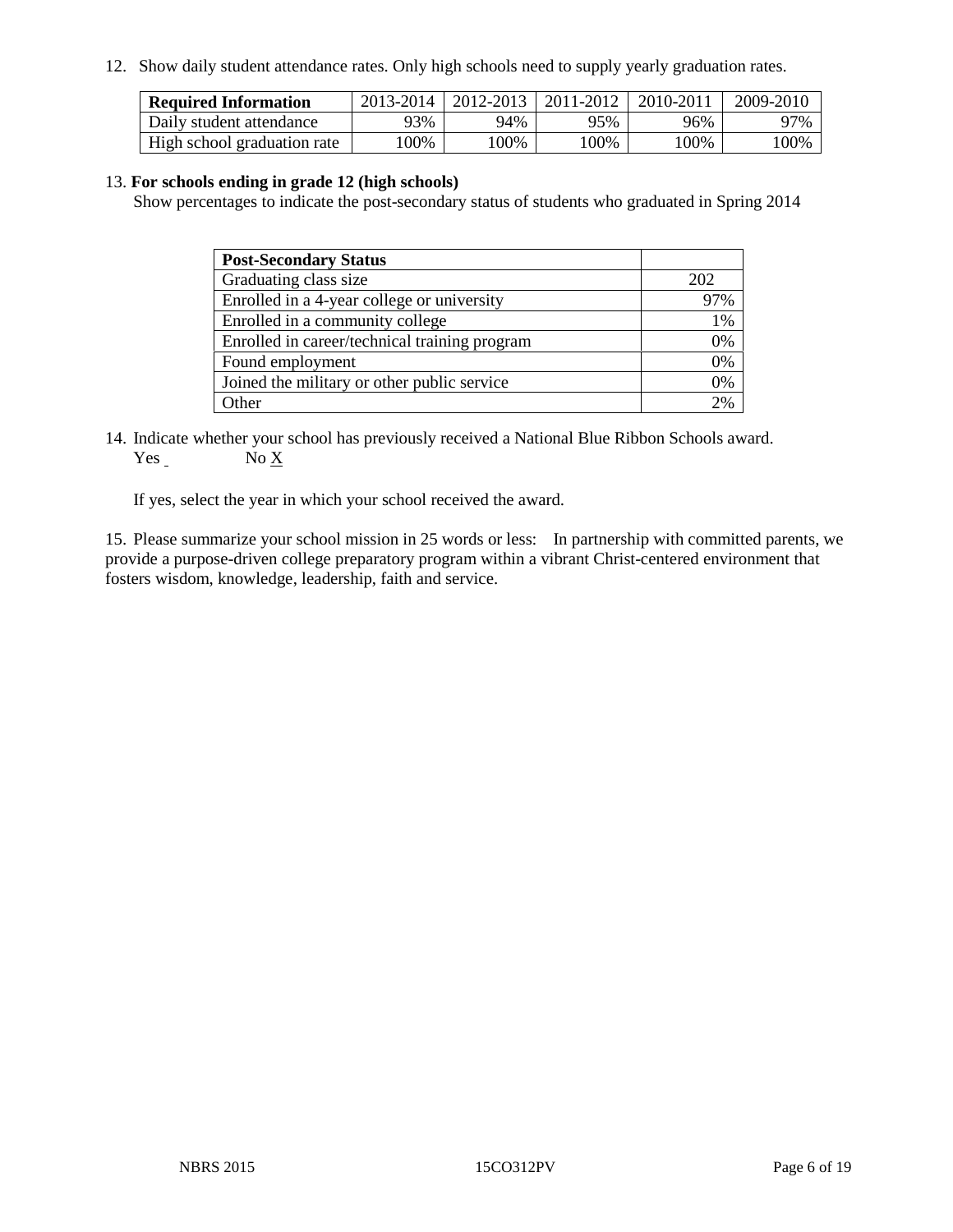## **PART III – SUMMARY**

Valor Christian High School is an independent college-preparatory school located in Highlands Ranch, Colorado standing firmly behind its' Vision to prepare tomorrow's leaders to transform the world for Christ. Valor opened its' doors in the fall of 2007 and has since grown from 155 to over 870 students serving grades 9 – 12 maintaining a 12:1 student to faculty ratio. Valor has received joint accreditation through AdvancED and the Association of Christian Schools International (ACSI) and is a Charter member of the Council on Educational Standards and Accountability (CESA). In February, 2015, Valor was the first school in the world to receive Exemplary Accreditation through ACSI.

The Valor student community is unique and diverse. Without a singular feeder school, Valor draws students from 70+ middle schools around the greater Denver area providing for a diverse, non-denominational culture. Because of the large geographic draw of our student body, creating a sense of community for both student and parent is paramount to our success. A large number of traditional community events and celebrations serve to unify the community. The school believes that qualified students who wish to attend Valor should be given every opportunity to do so; therefore Valor has a robust Tuition Assistance Program that provides 32% of enrolled students with partial tuition assistance.

Valor's curriculum meets the very highest educational standards. Offerings include 12 Honors courses, 17 Advanced Placement (AP) courses and 22 concurrent college credit courses. Valor's AP exam pass rate is 88%. Likewise, school ACT scores far exceed state and national marks and continue to rise every year. In the graduating class of 2014, the upper 50% of our students achieved a mean ACT score of 28.6, and the top quartile achieved a mean of 30.7. That class included two National Merit Finalists. This year, we have 3 semifinalists competing, 5 commended students and two National Achievement Finalists. One hundred percent of the class of 2014 graduated; 97% went on to 4-year colleges that included Stanford, M.I.T., and the United States Air Force Academy. Academic Merit Scholarships exceeding \$3M was awarded to 2014 graduates for their freshman year of college alone. Additionally, Science & Technology, Economics and Business clubs/teams compete at high levels and the Valor Speech & Debate Team is ranked in the top 10% of teams in the United States.

Valor offers a variety of traditional and innovative academic programs and strategies. The Academic Development Department is devoted to identifying various types of gifted and challenged learners, providing them unique support such as exceptional courses, individual and small group tutoring, study skills and organizational skills training. Valor employs full-time Math and Writing specialists who operate walk-in centers and remain on-call to assist students throughout the day. An ACT/PSAT specialist provides preparatory courses for all students. In addition to summer school, unique classes and professional internship opportunities, students can participate in Valor Practicum Week. This time is reserved to intentionally facilitate student opportunities to explore areas of interest/passion such as service, international travel, job shadowing or unique activities and classes hosted by Valor faculty.

Student Life at Valor is vibrant. A large team of dedicated specialists collaborates to create a variety of programs for students that include weekly Chapel and Community events, Student Council, small advisory groups, clubs and dynamic activities where all students can engage. Additionally, Valor has a unique "Fellows" Program where college graduates are hired with the specific role of spending a year at Valor promoting student life, connecting with students from different backgrounds and supporting various departments in the school, while being trained and mentored in the profession of secondary education.

Seventy-eight percent of students participate in the Arts through classes and co-curricular activities. Several productions throughout the year integrate original student work in the disciplines of drama, dance, music, theatre and studio art. The Arts+Media programs are in the process of planning for new innovations provided by The Valor Center for Culture and Influence, a \$35M performing arts and teaching complex opening in the fall of 2015.

Athletic offerings include 24 sanctioned sports with 77% student involvement. Valor has won 33 League Championships, 11 State Championships, 3 Colorado Gatorade Player of the Year Awards, and 6 State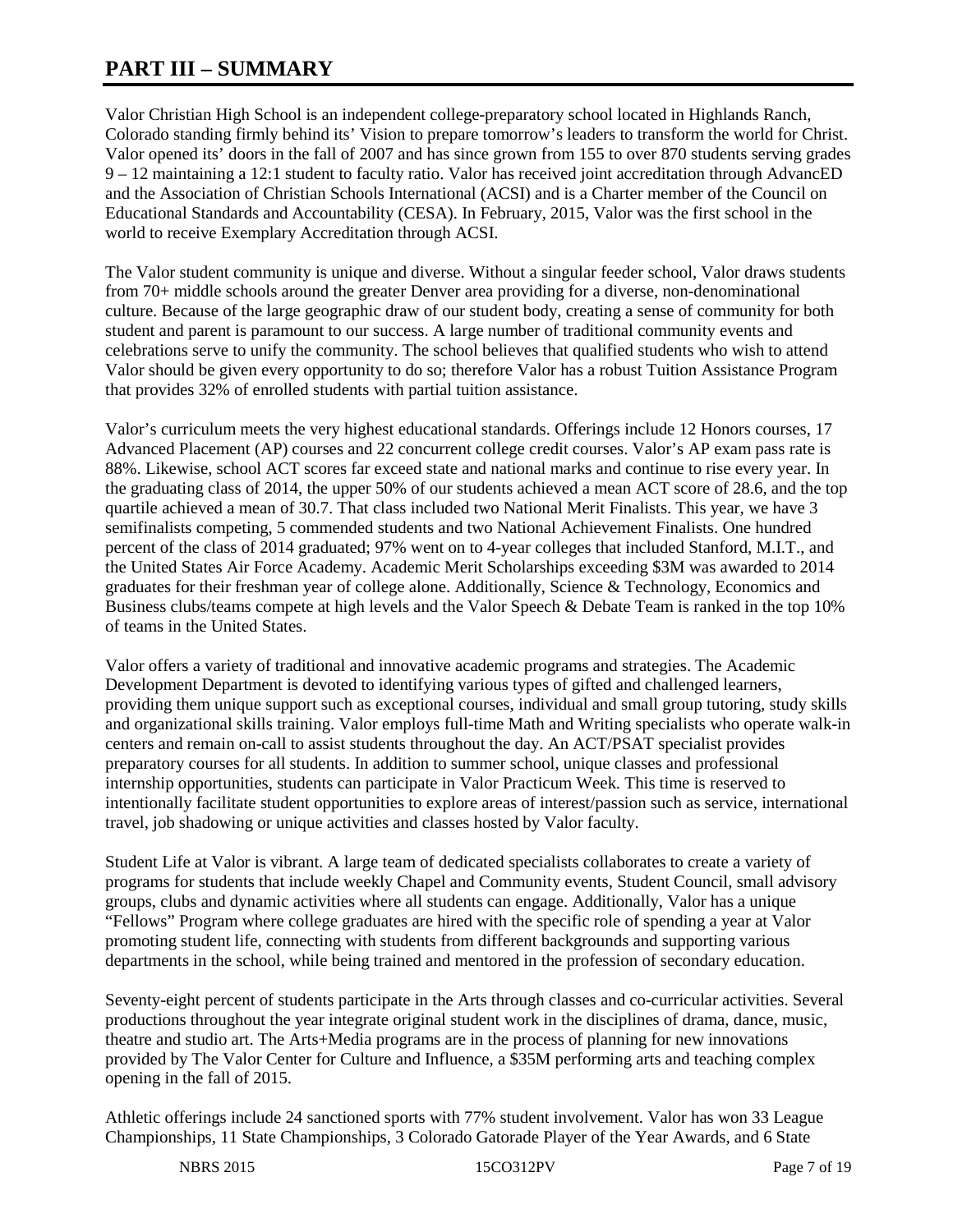Coach of the Year Awards. To encourage a heart of local and global service, each Valor student is expected to participate in 100 hours of community service before graduating. Additionally, students serve around the world through the Valor Discovery Program. Since inception, Valor has sent over 1300 students to serve in 70 different experiences in 21 countries. Student Disaster Relief Teams travel to various parts of the country assisting communities in crisis. Their efforts have been recognized in the Denver Post and on nationwide NBC Nightly News.

Although Valor is a young school, the school motto, Influence through Excellence, impacts every area of school life and speaks to Valor's desire to be ranked among the finest schools in the nation.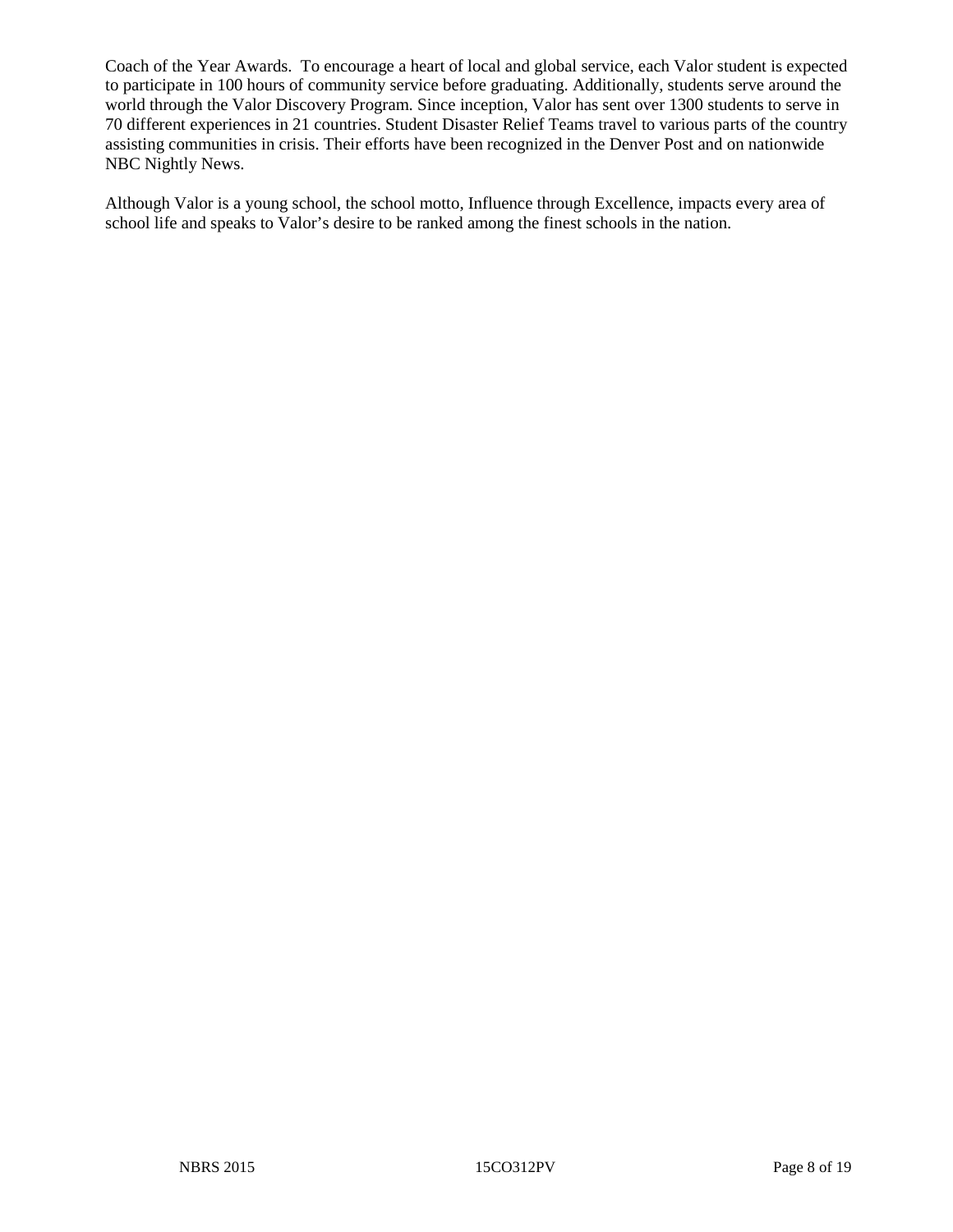#### **1. Core Curriculum:**

The curriculum at Valor Christian High School is designed to prepare every student for college and postgraduate leadership. Our graduation requirements and curriculum have been designed to equip students for this lofty goal, and be prepared for future academic challenge and career goals. All courses meet the very best educational standards and are taught in a manner that prepares students for future academic challenges and career goals, without jeopardizing the importance of a Christian worldview. Our Graduate Student Outcomes target spiritual formation, college preparedness, and cultural engagement and provide vision and framework for curriculum planning and development. College and career readiness is measured objectively by standardized tests, AP exams and college readiness scores, in combination with longitudinal parent and student surveys. These measures provide backwards information to inform pedagogy.

#### English Language Arts

Valor's English language arts curriculum is designed to ensure that graduates are college-ready: able to think critically, explore, problem solve, collaborate, and communicate effectively. The required four-year curriculum is designed to promote quality over quantity. Students write frequently with a variety of styles and purposes—with an emphasis on argument—receiving regular direction and guidance from their instructors. Students also exercise oratory skill through oral exams, debates, class discussion and presentations. Within literary studies of the Western Canon, careful attention is given to language mastery as well as worldview analysis.

A complement of honors, AP English Language and AP English Literature courses provide more rigorous challenges for those students who are advanced in their language development and thinking. These courses extend readings and require more lengthy and nuanced writing. They expect greater class participation and place higher expectations on students. An emphasis is made to support students of all levels. English teachers have a reduced teaching schedule, which provides space for students to regularly meet with their teachers, and for teachers to spend more time in meaningful feedback on writing assignments and to encourage students to correct and resubmit their writing assignments in order to gain mastery. Additionally, all students can schedule one-on-one appointments with a full-time writing lab instructor.

#### **Mathematics**

The Valor mathematics curriculum is designed to build, over the course of four years, the essential critical thinking and problem solving skills necessary for college and career readiness. Course offerings range from Algebra I to AP Calculus BC and are strongly correlated with both the Common Core Standards and the concepts assessed on standardized and college entrance exams. Assessment data, placement testing, and teacher recommendation allow for the selection of a mathematics course plan that meets the needs, interests, and abilities of each individual student. Valor math teachers move students from basic concrete thinking to conceptual understanding of complex application, emphasizing procedural fluency, strategic competence, adaptive reasoning, and productive disposition.

Honors and Advanced Placement level courses provide regular enrichment tasks for students desiring more challenging additional topics or topics in greater depth. Advanced Placement choices are offered to students including AP Calculus AB, AP Calculus BC and AP Statistics. Students who struggle to meet mathematical benchmarks are scheduled in an elective math lab course designed to build foundational skills and reinforce classroom concepts.

#### Science

Students have the opportunity to use science as a process to investigate and discover the scientific laws and natural relationships that govern the world. Valor students are equipped with effective analytical and problem-solving skills, incorporated within the study of science, to better understand God. Science requires three years of coursework. In addition to the traditional course offerings in Biology, Chemistry, and Physics, students have the ability to dive into various Advanced Placement and elective offerings including: AP Biology, AP Chemistry, AP Physics, Forensic Science, Robotics and Engineering, Marine Science, and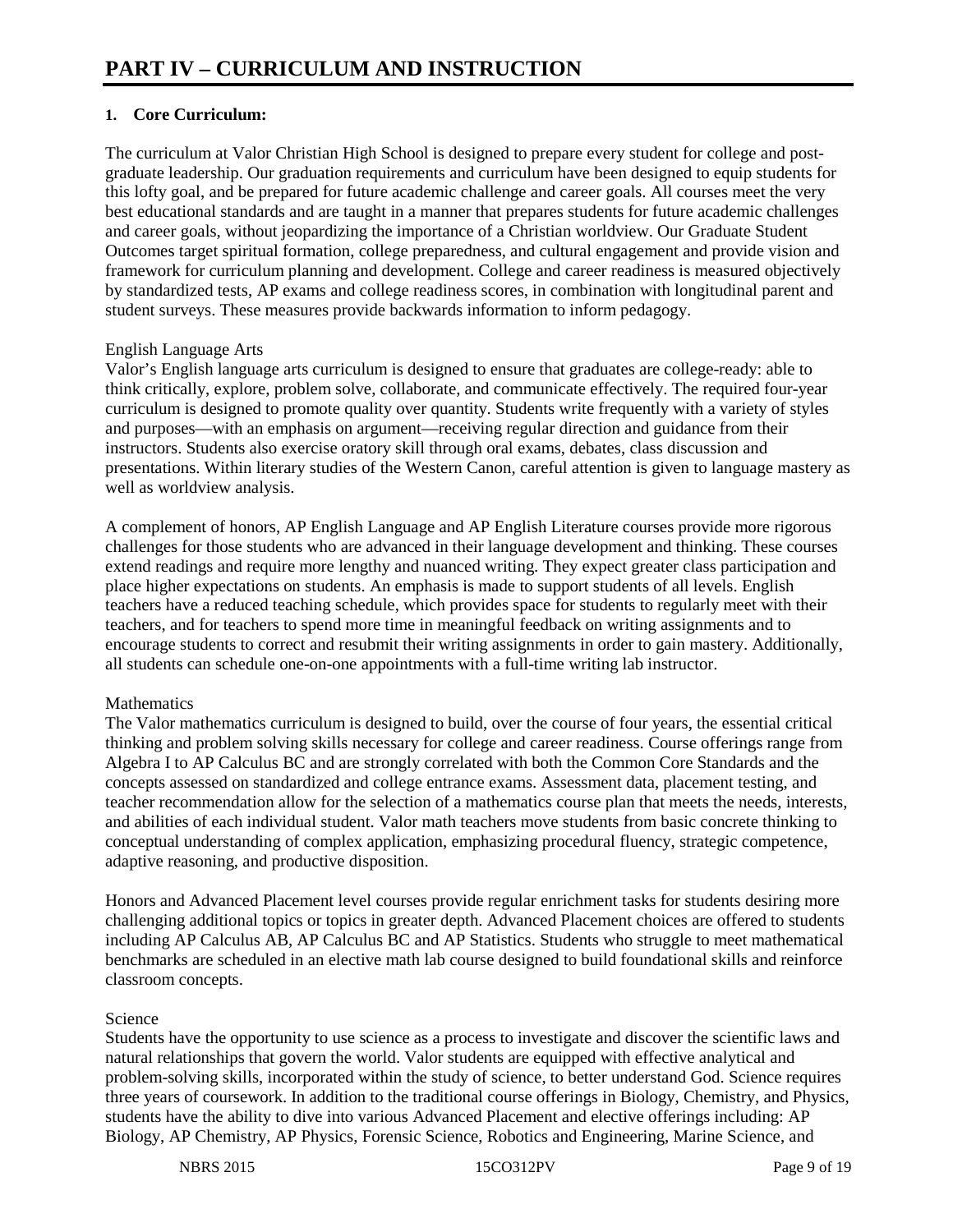Human Anatomy and Physiology. Each classroom is replete with cutting edge resources such as lab apparatus, spectrophotometers, 3-D printers, and supporting software/technology.

#### **History**

The Valor history curriculum equips students with the necessary historical knowledge, communication skills, and analytical abilities to examine multiple perspectives of history. Emphasis is given to thorough research, clear thinking, and dynamic presentation through the use of primary sources, Socratic discussion, and oral finals and presentations. Three years of coursework are required, including The World and the West, U.S. History, Government, and Economics. Students also have the flexibility to dive into areas of interest and can choose from AP United States, AP Government, AP Micro/Macro Economics, AP European History as well as unique elective offerings such as World Issues, Controversial America, and Technology through History.

In addition to developing engaging college preparatory curriculum, Valor has 9th and 12th Grade Seminar classes, which ultimately begin the process of helping students identify their future college and career paths. The focus of 9th Grade Seminar is to help students have a deeper understanding of who they are and their individual strengths and weaknesses so they can learn more efficiently and self advocate more effectively. In 12th Grade Seminar, students are taken through a guided curriculum that facilitates students' projections and plans for the future. At the end of the course, each senior gives a capstone presentation to Valor stakeholders that reviews contributions and accomplishments and articulates a personal purpose statement and life mission statement.

#### **2. Other Curriculum Areas:**

#### Arts

Valor offers a vibrant Arts Department that is committed to reclaiming the arts for Christ. Art is infused into our core curriculum as part of our academic value of excellence because any excellent product contains thoughtful expressions of art, beauty, and design. A 9th grade specific arts elective allows students the opportunity to explore artistic skills and values which will provide a foundation essential to their course work. Approximately eighty percent of Valor students participate in multiple art classes and co-curricular programs. With forty-two different offerings, the Arts Department is one of the largest and most developed programs on campus. Students can pursue their unique passions through classes in fine arts, ceramics, dance, drawing and painting, media production, graphic design, voice, guitar, worship band, song writing, broadcast news, photography, beats and loops, studio recording, web design, animation, theatre, and video production. In the fall of 2015, the arts classes will move into a state of the art performing arts and teaching center that contains specifically designed classrooms and spaces for each discipline.

#### **Athletics**

Athletics serves as a means to support the Valor mission through spiritual formation, character development, teamwork, healthy living, and leadership skills. Seventy-seven percent of our students participate in eighteen different athletic sports, many of which have both developmental and competitive teams. In seven years, Valor has gained an excellent reputation in athletics because of its accomplishments but mostly because of the quality of men and women it produces. Last year, forty-three student athletes, including twenty-one Division I athletes, signed in seventeen different collegiate sports. A year-round Valor Performance program and training sessions are available to all students. This program is designed to enhance athletic performance and promote emotional, physical, and spiritual health.

#### Discovery and Outreach

One of the most unique programs available to students is the Valor Discovery program. This program allows students to participate in intercultural experiences, enhancing students' holistic development. Over 1,300 students and leaders have traveled to 70 different experiences in the slums, jungles, plains, dumps, beaches and urban areas of 21 countries. All Valor students have a 25 hours/year service requirement that includes a wide variety of community and regional projects. Students report that their experiences through Valor Discovery have been paramount to their personal development and spiritual formation, directly supporting the school mission.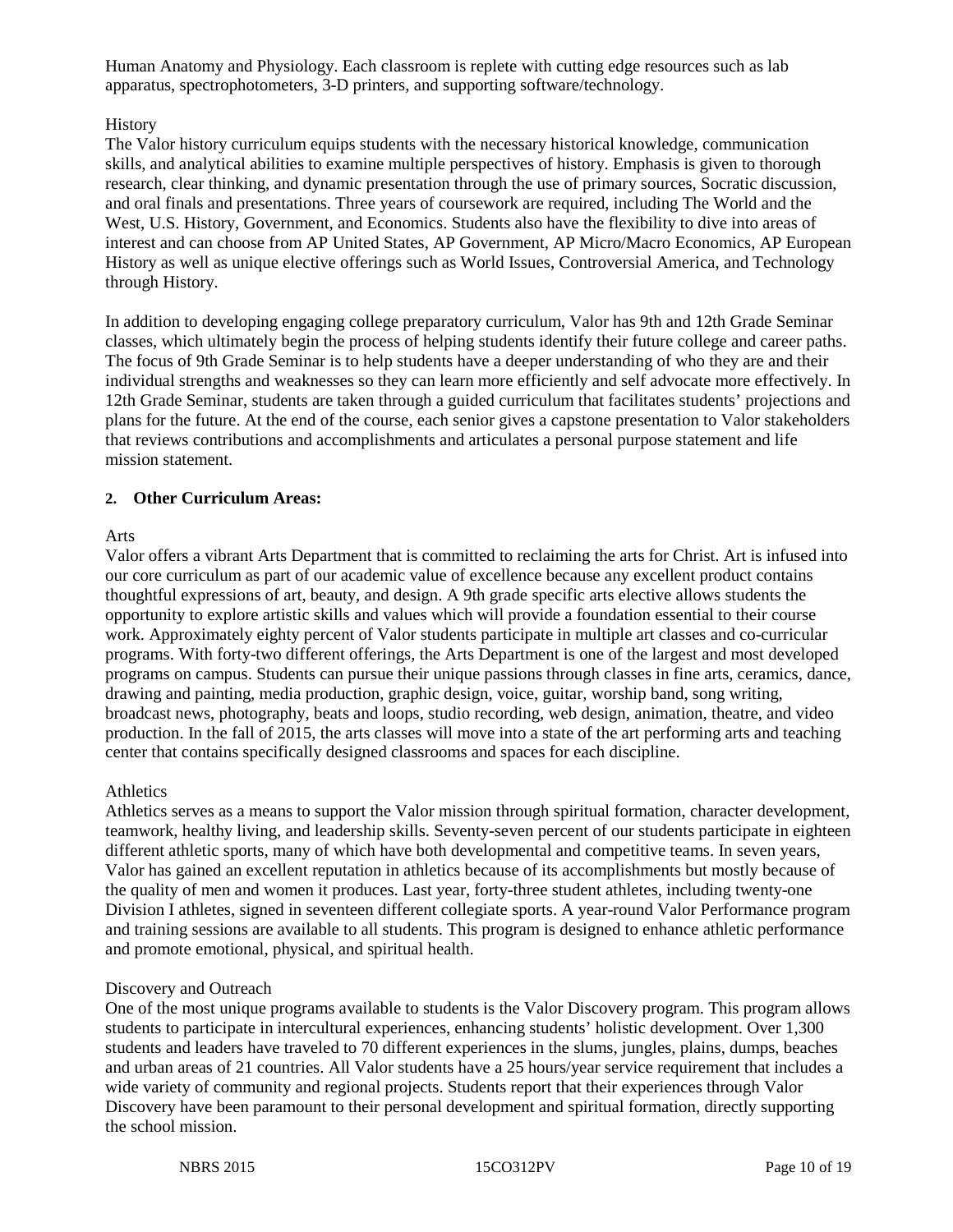#### World Language

Valor Christian High School is in compliance with the program's foreign language requirements. Moreover, in order to prepare leaders who can affect change in the world, Valor has an exceptional program where students can gain mastery/fluency of a number of different languages, including Chinese, French, Latin and Spanish. In addition to traditional and AP course offerings, students participate in varied cultural events and activities. Immersion trips to Guatemala, Spain, and French Canada are offered.

#### Technology

Valor students are exposed to a wide variety of hands-on computer and technology experiences including software design and programming, configuration of computer hardware, and the development of iPad and iPhone applications. A group of Valor students have created the "Valor App" which is available for download in the Apple App Store. Within our Robotics and Engineering course, students are able to learn product and software development through creating robots and using a 3-D printer. Other courses include AP Computer Science, Computer Programming, Graphic Design, Web Design and Video Production.

#### Business and Communications

Valor also offers a variety of relevant and rigorous business, marketing, and communication electives. These courses are designed to prepare students to continue their academic and professional pursuits. A vibrant Business Club offers students hands-on experiences including internships and DECA competition. A large number of students participate in our competitive Speech and Debate program (a member of the National Forensic League's Prestigious 100 Club) and course offerings. The effective communication skills taught in these courses and a club environment equips students to think critically, reason rationally, and present their ideas eloquently.

#### Advisory/Life Groups

Throughout all four years, all students are in a Life Group, which consists of a small group of single gender students and a faculty/staff advisor. These groups are specifically and strategically designed to encourage students to develop their fullest potential, establish significant friendships and thrive in a collaborative group as they encounter and/or discuss life issues.

#### **3. Instructional Methods and Interventions:**

Valor seeks to graduate students with academic competence that can clearly make a difference in the world. The student population is large with diverse learning styles. Thus, every student must be intentionally embraced for their unique abilities, finding methods to motivate them to be effective learners with an ability to adapt to a variety of instructional styles and learning environments.

There are many layers of support in an effort to support all students academically. Support begins when they are first accepted to Valor. Prior to the start of 9th grade year, students can enroll in preparatory classes, access online curriculum, and meet with academic counselors. 9th Grade Seminar is a required class for all 9th graders because it teaches them how strengths/weaknesses, personality, brain make-up, learning style, and grit impact the achievement of academic and personal goals. Students are empowered to advocate for themselves as learners, establish vision and direction, and move into leadership roles based upon the information learned through the course.

Throughout the four years, students also have access to other academic support programs: The Write Place, Math Lab, RISE: Academic Coaching, Valor Tutoring Center, Peer Tutoring, Accommodations, and a fully resourced library that maintains late hours to assist those in after school co-curricular activities. Valor's goal is that every student grows, achieves, succeeds and breaks through to new capacity and understanding.

An emphasis exists across all subjects to engage students and promote participation in the learning process. Valor teachers seek to reach "every student, every minute," creating engaging contexts with meaningful work and important questions. Classroom instruction is deeply rooted in student-centric activities where teachers engage students through interactive and experiential learning. Collaboration and cooperative learning are an integral part of daily classroom routines. Students are given the opportunity to investigate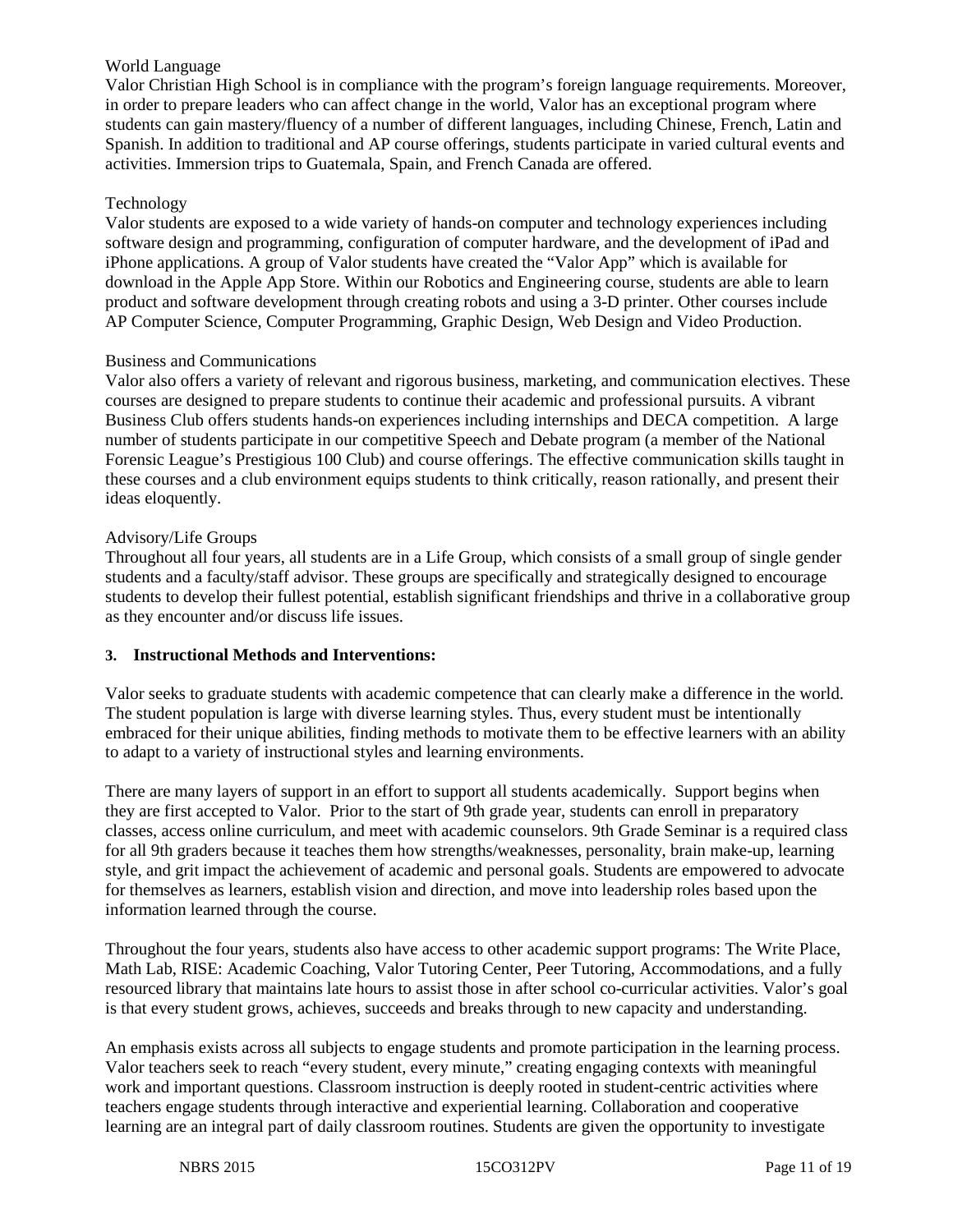ideas and move toward a project-based stage of contextual application. Relevant technology is integrated whenever possible in order to enhance learning and the exploration of real world phenomena.

Within departments, there is a common planning period that facilitates teachers working collaboratively to plan instruction and promote student learning. Teaching teams are responsible for the development, implementation and reflective evaluation of curriculum and instruction. Every summer teachers participate in curricular review teams that align curriculum vertically by departments and horizontally across disciplines. This work assures that classroom instruction and student work is working together most efficiently to meet the academic values and Graduate Student Outcomes.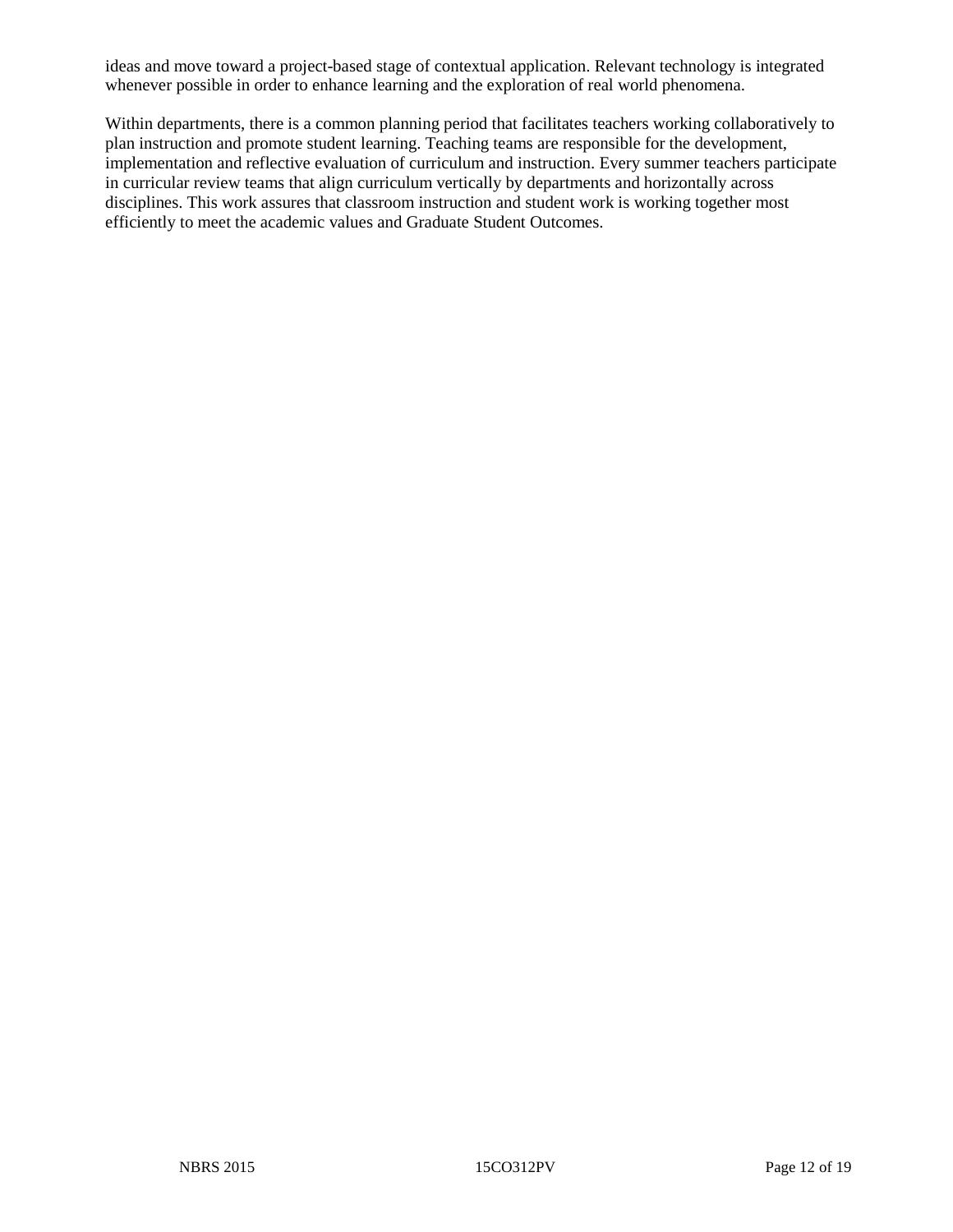#### **1. Assessment Results Narrative Summary:**

Valor has experience rapid enrollment growth since its inception in 2007. This growth is reflected in the number of students ACT tested per class increasing from 65 to 201. Along with accelerated enrollment, Valor has diligently pursued exceptional ACT results. The composite score of graduating seniors has increased from 23.6 in 2010 to 25.1 in 2014. The performance trends have been similar in Reading and Mathematics. In Reading, students improved from 23.9 to 25.0 and in Math they improved from 23.5 to 24.9.

Valor has committed to refining curriculum, instruction and data analysis. English and Math departments are directed by department heads that have guided teachers through a deep and systematic evaluation of the curriculum. Over the course of the last five years, much work has been done to define a clear scope and sequence that all the teachers are committed to. Over the same time span, similar growth in AP testing results has occurred. AP Calculus AB classes have seen the mean test score increase from 2.94 in 2010 (17 students tested) to 4.42 in 2014 (31 students tested). In AP English Literature and Composition, the mean test score increased from 2.87 in 2010 (31 students tested) to 4.09 in 2014 (43 students tested).

Valor doesn't have a demographic subgroup that makes up 10% of the graduating classes. However, the largest subgroup of Hispanic/Latino students has had a growth trend that has outpaced our larger population. This group had a 21.2 composite score in 2010 (5 students tested) and a 24.8 in 2014 (14 students tested). This is six points higher than the national average of 18.8 for Hispanic/Latino students. These results are pleasing, and Valor will continue to monitor and pursue parity amongst all student subgroups.

#### **2. Assessment for Instruction and Learning and Sharing Assessment Results:**

Valor employs a systematic assessment cycle to evaluate student progress and prepare them for college admissions tests. Previously, Valor utilized the Explore and PLAN tests from ACT for 9th and 10th graders, but this is currently transitioning to the ACT Aspire test. The PSAT is administered in October each year to 10th and 11th grade students. In the spring of their junior year, students will begin taking the ACT or SAT. Beginning with the class of 2015, the entire junior class sits for an ACT plus Writing exam in April each year. This is an essential checkpoint in order to evaluate the college readiness of students.

The Explore and PLAN data has been the most valuable for improving instruction. The Valor academic leadership team has worked to interpret this data for departments and teachers so that specific areas for improvement can be identified. Additionally, class rosters have been generated with student performance on each sub-category of the assessments. A number of in-service and training days have been days dedicated to the interpretation and application of the data. Teachers within teaching teams have used this data to determine if students are missing certain conceptual components within their discipline.

Valor distributes the results of this data to parents and students with the semester report cards. The Academic and College Counseling team also uses these various data points during the counseling process with families. The student's performance on the ACT or SAT is important in recommending which colleges to consider.

The results of the junior year PSAT and the subsequence National Merit competition are widely reported along with our ACT performance. These results are shown on our school profile, in an annual State of Academics report and various e-newsletters to our community.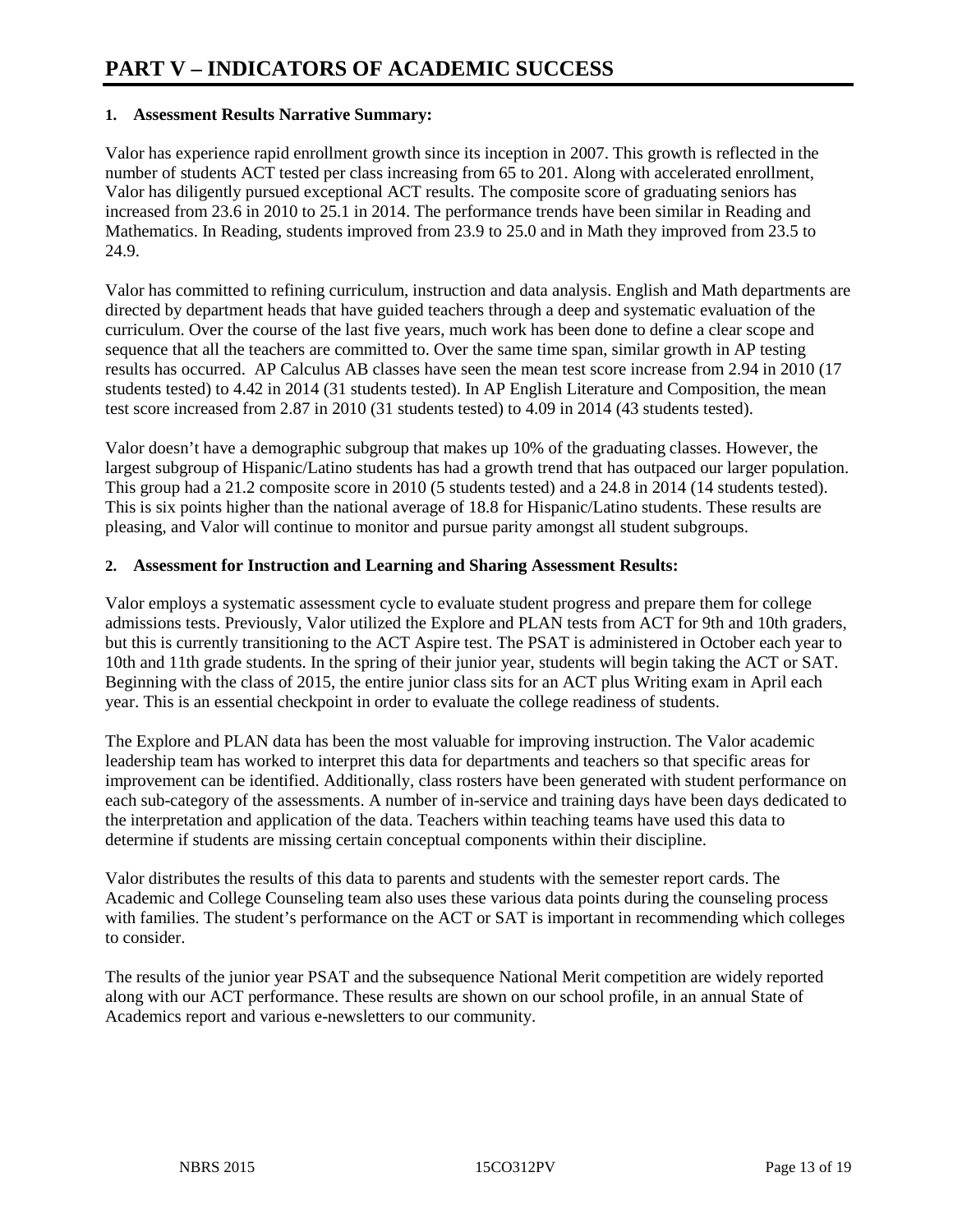#### **1. School Climate/Culture**

Valor people, not programs, provide the primary influence of a positive environment and motivation and support for students academically, socially and emotionally. The majority of hiring, planning, in-service and faculty/staff meetings emphasize a dedication to and preparations for Valor students who are referred to as the "object of our affection." To motivate and support students, one must first know them. As students' gifts and abilities are discerned, they are cultivated so that they will bear good fruit.

Programmatic strategies also help to tactically meet students' needs. The SpeakLife program is a plan where faculty and Deans proactively identify and call out hidden talents in each student. It can range from a teacher who discovers an ability in a shy student to write a beautiful sonnet, to a coach who uses encouragement to coax students to success in athletics or arts, to the approach the Student Deans use in spending the majority of their time catching kids doing good, and then speaking encouraging "life" into that student. A vibrant student community is promoted by LifeGroups, which are weekly gatherings of 8-10 students with a staff or faculty member for fellowship, discussion, mentoring, play and prayer. Student Life leaders help create a vibrant community with engaging community events, chapels, dances, pep rallies, clubs and hallway activities. This team is available to students throughout the week and in "off periods" so that there is always a mentor or friend available. The Shepherd's Guild is a multi-department team that meets bi-weekly to discuss students who may need help. Valor has a distinctive disciplinary program that is centered on making allies with students and parents, rather than implementing prescriptive consequences for every student indiscretion. Other student-centric programs include student coaching through the Valor Tutoring Center; the Valor Career Center that helps place students into job opportunities and internships; and the Discovery program that sends students on community, domestic and international trips service and immersion experiences.

Likewise, being in a workplace that is a tight-knit community buoys faculty and staff. In addition to formal fellowship such a faculty/staff retreats, collaborative groups, mentorship programs and ongoing meeting times, the Valor faculty/staff routinely collect in prayer partnerships, on-line teacher hubs and blog discussions. Academic leaders and a full-time Director of Spiritual Life provide ongoing professional development and mentoring.

#### **2. Engaging Families and Community**

Student success and school improvement are inseparable from stakeholder buy-in – and community buy-in is never greater than when the mission and vision of the school is fostered in practical and collaborative ways. The school vision "to prepare tomorrow's leaders to transform the world for Christ" is a lofty goal that requires strong partnerships with parents, engagement with the local community, and can extend to global leadership and service to others.

Valor begins with the premise that parents are the primary educators of their children and have partnered with the school to provide excellent formal academic instruction, character and spiritual development, cocurricular opportunities, and leadership training for their teens. Consistent and effective communication is provided through the school website, FAWeb, weekly newsletters and one-to-one conversations. Valor annually hosts a Parent Orientation weekend, and multiple community events throughout the year including a Day in the Life night to meet teachers, evening discussions with the Head of School, and multiple College Night events. Parents also give regular feedback and take part in a variety of opportunities for direct involvement in the life of the school. Valor parents serve as part of the Eagle Eyes safety program, Yellow Jackets customer service team, and as part of the Barista crew. The Valor Parents Association is a vibrant group of parents that work in various committees to form a tightknit community supporting Student Life.

Community partnerships also support school and student success. Valor has a partnership with Colorado Christian University to offer concurrent college credit for 22 Valor courses. Students also engage in internship opportunities across several industry sectors, as well as shadow and mentor opportunities. Every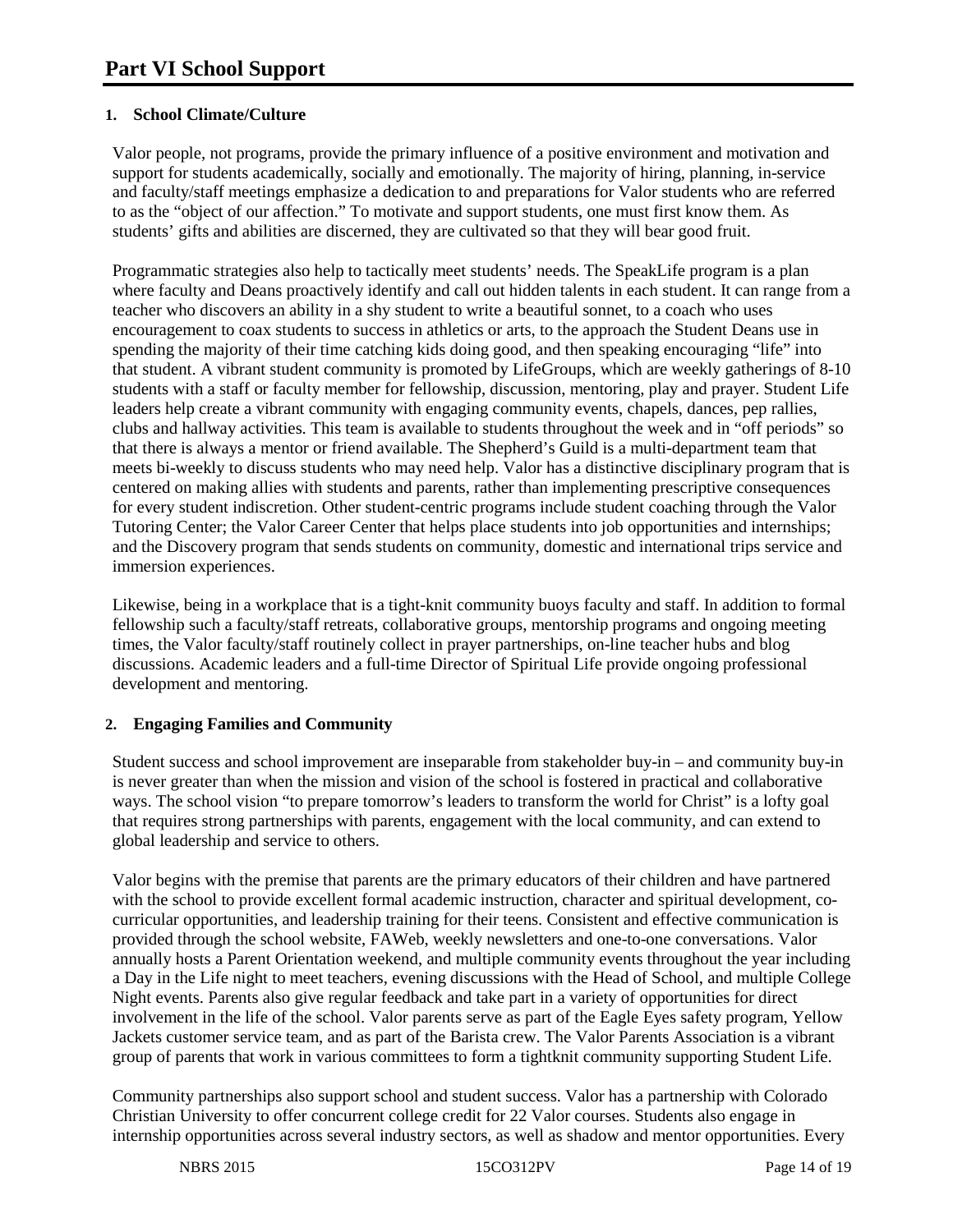year, Valor hosts a Career night that brings over 60 different professionals together for a forum to work with students in exploring career options. Valor Arts and Athletics departments also engage the community in forming cooperative athletic camps and opportunities for acting and symphonic productions.

Finally, student success is seen through the lens of service to others. During their 4-year stay, Valor students amass over 100-service hours working in local service organizations. A student-led emergency response team serves victims of natural disasters such as flood and hurricane damage. This is in addition to all of the service provided by the Discovery program where students serve in over 21 countries.

#### **3. Professional Development**

Valor is committed to an intentional and strategic approach to professional development aligned with mission, vision, operational and long-term goals. Learning is a life-long pursuit that must be embraced not only by students, but also by the entire team of faculty, staff and administration. The Valor Professional Development Plan includes a dynamic 3-year plan containing plenary, departmental and individual strategies for advancing growth through systematic and programmatic initiatives.

All professional development centers on successfully carrying out the mission and vision of the school, and points to achieving student outcomes that include spiritual formation, college preparedness and cultural engagement. All teachers, departments, and Directors/administrators in the school annually create strategic plans that inform professional development needed to achieve measurable goals. Valor Academic Strategic Plans contain goals, tactics, and metrics of academic success and student achievements for the next five years. Likewise, the overall School Improvement Plan outlines training necessary to amplify competence in specific areas. A Professional Development Planning Team annually reviews these documents, along with Parent and Student Surveys, annual performance review documents, standardized testing data, faculty/staff feedback and observations of best practices throughout the country in order to develop an overall yearly and long -term plan. Intentional planning allows professional development to be married to budget planning and prioritized implementation.

Valor has dedicated vast amounts of resources towards a variety of learning opportunities. An annual "Pre-Season" of intense training occurs more than two weeks prior to every school year. During the year, all department members enjoy a common "off" period and a Tuesday "late start" where weekly meetings are job-imbedded, increasing the transfer of content mastery and best practices to classroom instruction. Professional development via traditional in-services and summer curricular work are standard. Additionally, Valor is committed to offering and promoting online opportunities for growth and development. The Valor Teachers' Hub is an online site where faculty exchange ideas, collaborate, post articles, and take online training in a variety of areas.

In 2103, Valor administration hosted the inaugural Christian Educators Training Institute for member schools of the Council on Educational Standards and Accountability. Internally, training focus has been on Biblical worldview integration, 21st Century teaching and innovative use of technology to foster student outcomes.

The impact of investing in professional growth is seen in the significant gains in student success, measurable improvement in teacher capability and marked student/parent satisfaction as measured by annual surveys.

#### **4. School Leadership**

Valor employs an entrepreneurial and performance based model of leadership and governance. In Valor's model, the Board of Education is responsible for establishing the vision and mission of the organization and governance policies and procedures and does so through managing the Head of School who is the President and Chief Executive Officer of the organization. Reporting directly to the Head are the seven Directors of the school: Director of Academics, Director of Athletics, Director of Arts+Media, Director of Spiritual Life, Director of Discovery and Outreach, Director of Finance and Operations and the Director of the Valor Career Center & Community. Through this primary leadership team, referred to as the Cabinet,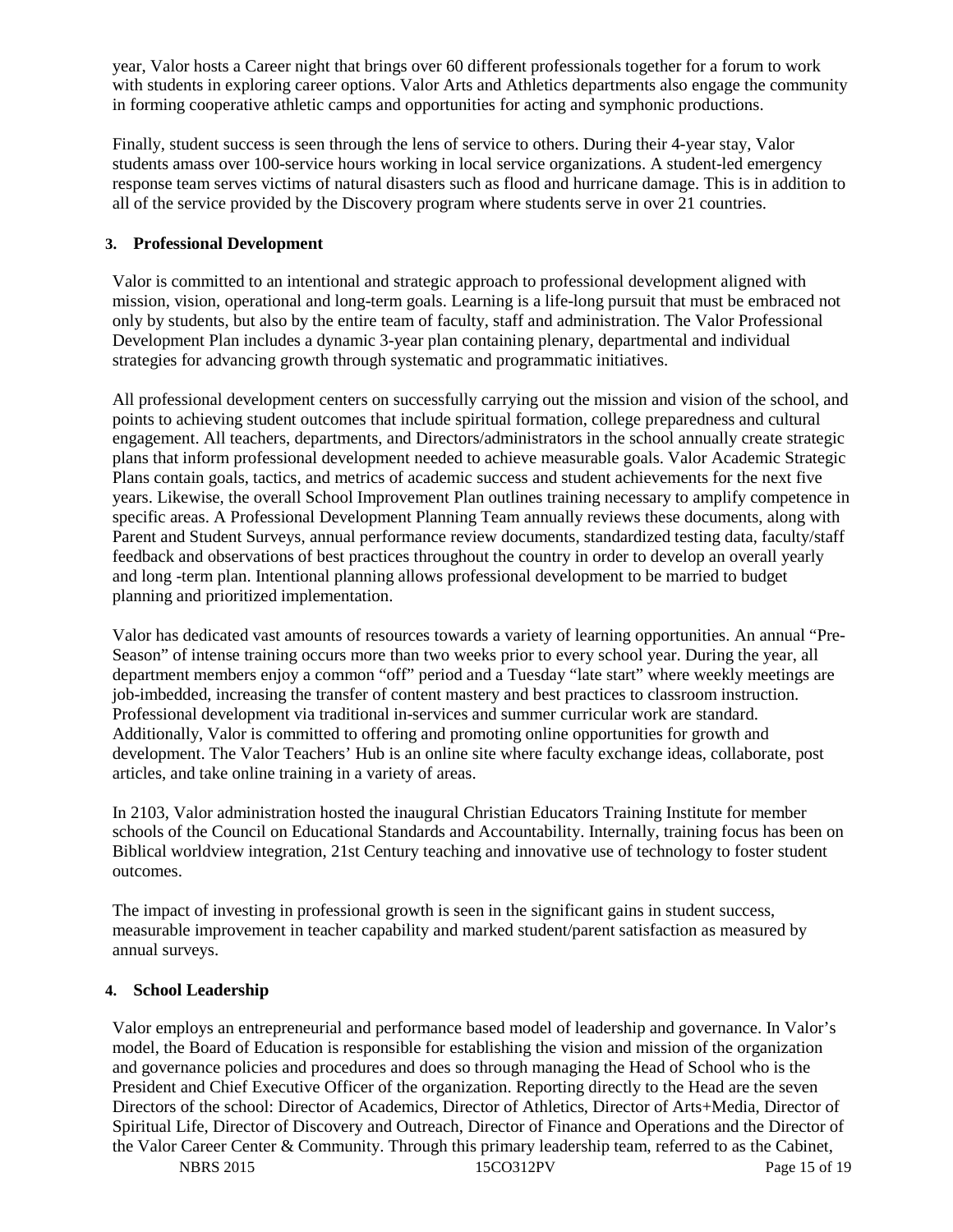all other curricular, co-curricular, operations and business activities are directed and supervised and maintenance of an overall vision for excellence and quality across all facets is monitored. This model of leadership allows Valor to capture the best practices of business and education to truly make a focused and sound-operating educational institution.

The Director of Academics oversees another collaborative Academic Leadership Team (ALT) consisting of an Academic Dean, Director of Academic and College Counseling, Dean of Academic Development and the Lead Dean of Students. The Academic Dean's primary responsibility is teacher development and curriculum. The Dean of Academic Development serves a unique role in guiding services for different types of learners, overseeing the Valor Tutor Center and unique curriculum development. Five learning specialists and part-time tutors report to him. The Director of Academic and College Counseling leads a team of seven counselors that specialize in connecting to different types of colleges and universities. Also, the team has one person who specializes as a college recruiting coordinator for student athletes.

Individual faculty members are guided by Department Chairs who meet bimonthly with the ALT team members, the Head Librarian and the Director of Educational Technology. This facilitates communication, orchestration and representative efforts from all of the various stakeholders involved with student success.

This system wide organization and interweaving team approach allows coordination of policies, programs, relationships and resources that are focused on student achievement. A recent example of is found in the restructuring of the daily schedule to allow collaborative departmental time, business lunches for student gatherings, and a extra period for all juniors to take ACT preparation classes or other students to receive tutoring from faculty.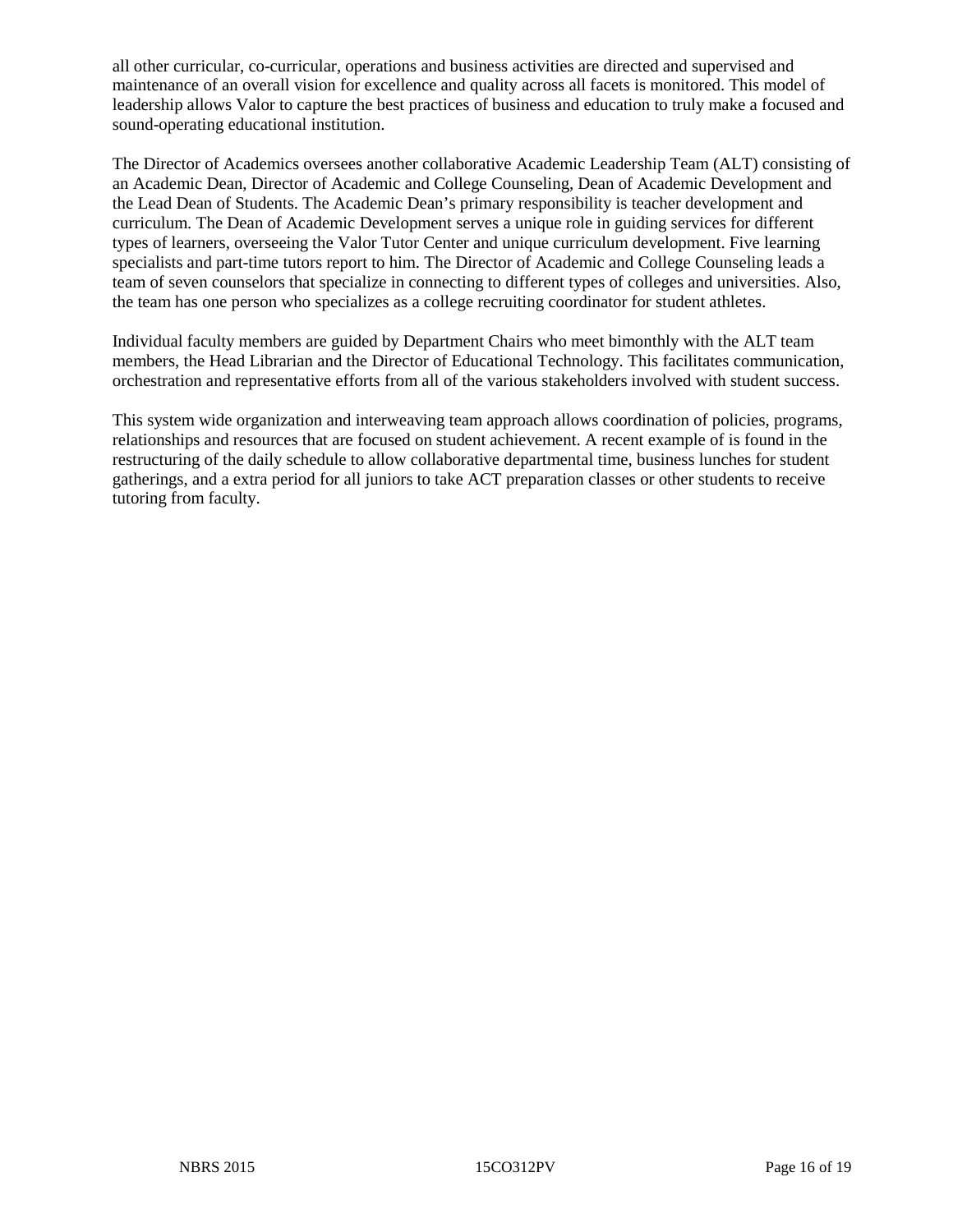## **PART VII - NON-PUBLIC SCHOOL INFORMATION**

*The purpose of this addendum is to obtain additional information from non-public schools as noted below.*

1. Non-public school association(s): Christian

Identify the religious or independent associations, if any, to which the school belongs. Select the primary association first.

- 2. Does the school have nonprofit, tax-exempt  $(501(c)(3))$  status? Yes  $\underline{X}$  No
- 3. What are the 2014-2015 tuition rates, by grade? (Do not include room, board, or fees.)

| Grade          | <b>Amount</b> |
|----------------|---------------|
| $\bf K$        | \$0           |
| $\mathbf 1$    | \$0           |
| $\overline{c}$ | \$0           |
| $\overline{3}$ | \$0           |
|                | \$0           |
| $\frac{4}{5}$  | \$0           |
|                | \$0           |
| $\overline{7}$ | \$0           |
| $\,8\,$        | \$0           |
| $\overline{9}$ | \$16100       |
| 10             | \$16100       |
| 11             | \$16100       |
| 12             | \$16100       |

#### **2014-2015 Tuition**

| 4. | What is the educational cost per student?<br>(School budget divided by enrollment)                     | \$17923 |
|----|--------------------------------------------------------------------------------------------------------|---------|
| 5. | What is the average financial aid per student?                                                         | 86068   |
| 6. | What percentage of the annual budget is devoted to<br>scholarship assistance and/or tuition reduction? | 10%     |
| 7. | What percentage of the student body receives<br>scholarship assistance, including tuition reduction?   | 32%     |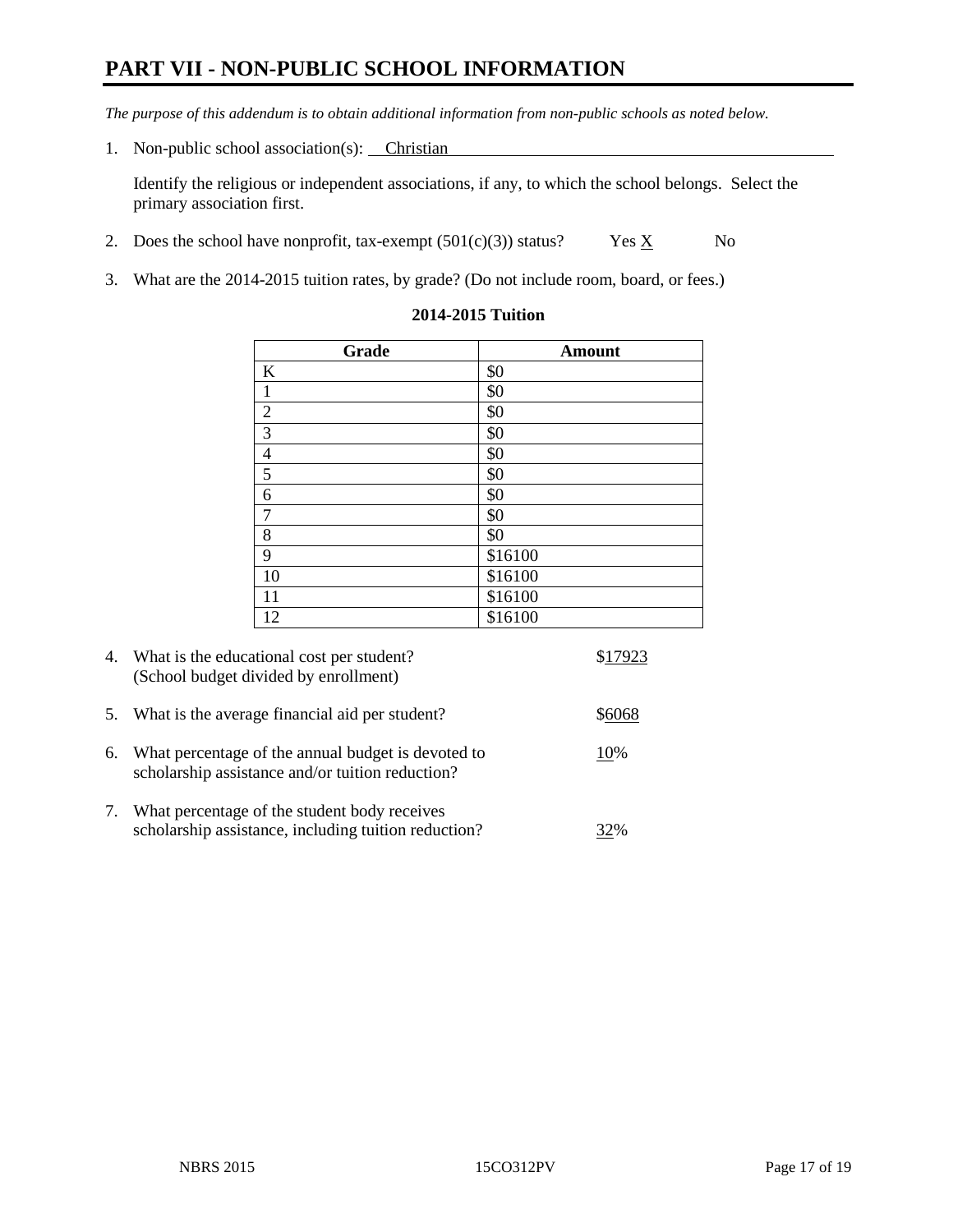#### **REFERENCED BY NATIONAL NORMS**

| <b>Subject: Math</b>        | <b>Test: ACT</b>                           |
|-----------------------------|--------------------------------------------|
| Grade: 12                   | <b>Edition/Publication Year: 2014</b>      |
| <b>Publisher:</b> ACT, Inc. | Scores are reported here as: Scaled scores |

| School Year                      | 2013-2014 | 2012-2013 | 2011-2012      | 2010-2011 | 2009-2010      |
|----------------------------------|-----------|-----------|----------------|-----------|----------------|
| Testing month                    | May       | May       | May            | May       | May            |
| <b>SCHOOL SCORES</b>             |           |           |                |           |                |
| Average Score                    | 24.9      | 24.3      | 23.8           | 23.7      | 23.5           |
| Number of students tested        | 201       | 174       | 154            | 108       | 65             |
| Percent of total students tested | 97.1      | 97.2      | 98             | 94.7      | 97             |
| Number of students               |           |           |                |           |                |
| alternatively assessed           |           |           |                |           |                |
| Percent of students              | 4.4       | 1.1       | $\overline{0}$ | $\Omega$  | $\overline{0}$ |
| alternatively assessed           |           |           |                |           |                |
| <b>SUBGROUP SCORES</b>           |           |           |                |           |                |
| 1. Other 1                       |           |           |                |           |                |
| <b>Average Score</b>             |           |           |                |           |                |
| Number of students tested        |           |           |                |           |                |
| 2. Other 2                       |           |           |                |           |                |
| Average Score                    |           |           |                |           |                |
| Number of students tested        |           |           |                |           |                |
| 3. Other 3                       |           |           |                |           |                |
| <b>Average Score</b>             |           |           |                |           |                |
| Number of students tested        |           |           |                |           |                |

**NOTES:** Latino students make up our largest subpopulation, but only make up 7% of the students tested in 2014, and are less than 10% of the overall student population. In 2014 the Latino student subgroup had a composite average of 24.8.